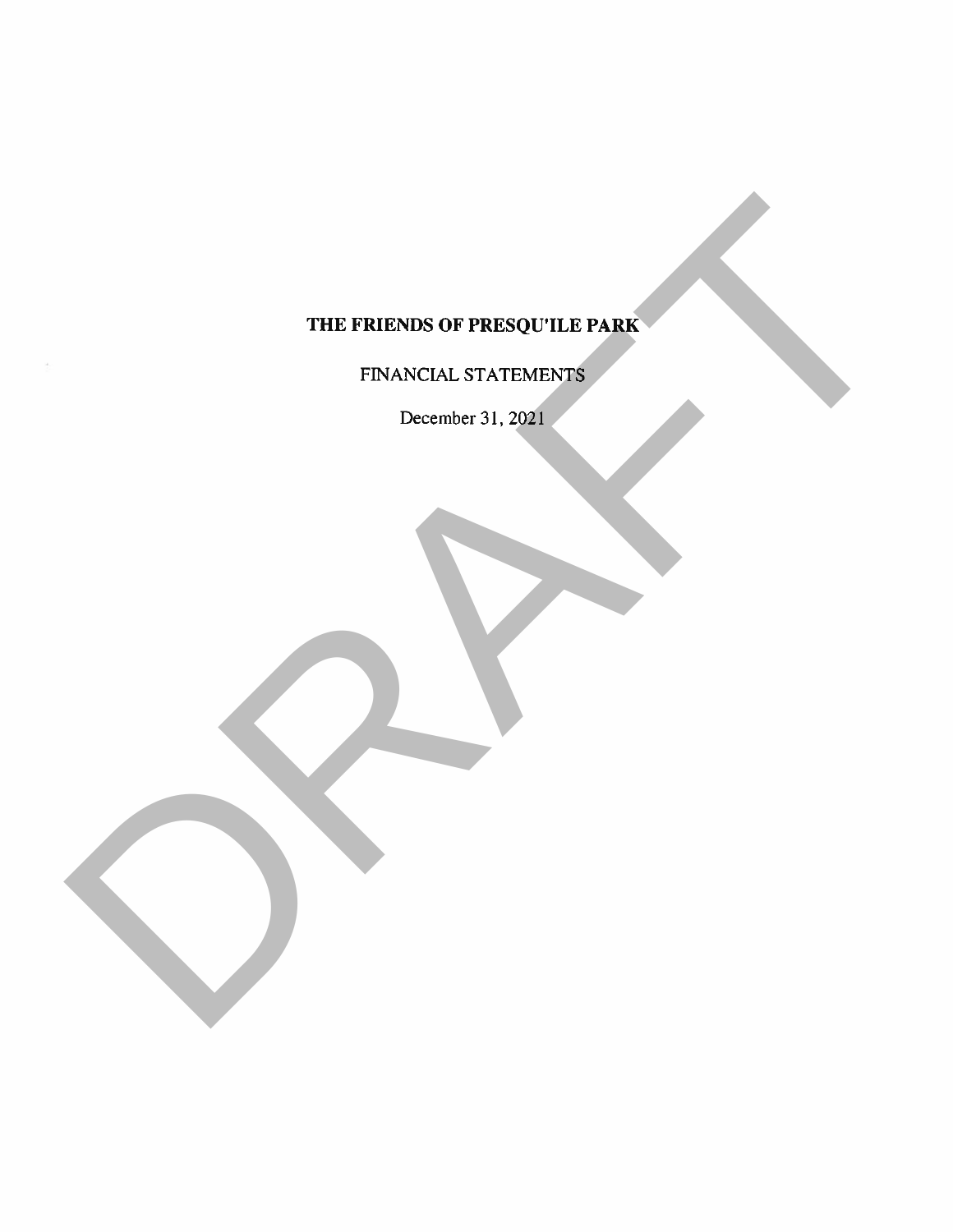# INDEPENDENT PRACTITIONER'S REVIEW ENGAGEMENT REPORT

#### To the Directors of THE FRIENDS OF PRESQU'ILE PARK

We have reviewed the accompanying financial statements of THE FRIENDS OF PRESQU'ILE PARK which comprise the statement of financial position as at December 31, 2021, and the statements of operations and cash flows for the year then ended, and <sup>a</sup> summary of significant accounting policies and other explanatory information. INDEPENDENT PRACTITIONER'S REVIEW ENGAGEMENT REPORT<br>
To the Directors of<br>
THE FRIENDS OF PRESQUITLE PARK<br>
THE FRIENDS OF PRESQUITLE PARK<br>
THE FRIENDS OF PRESQUITLE PARK<br>
We have nowive the accompanying funarial networms o

#### Management's Responsibility for the Financial Statements

Management is responsible for the preparation and fair presentation of these financial statements in accordance with Canadian accounting standards for not-for-profit organizations, and for such internal control as management determines is necessary to enable the preparation of financial statements that are free from material misstatement, whether due to fraud or error.

#### Practitioner's Responsibility

Our responsibility is to express <sup>a</sup> conclusion on the accompanying financial statements based on our review. We conducted our review in accordance with Canadian generally accepted standards for review engagements, which require us to comply with relevant ethical requirements.

<sup>A</sup> review of financial statements in accordance with Canadian generally accepted standards for review engagements is <sup>a</sup> limited assurance engagement. The practitioner performs procedures., primarily consisting of making inquiries of management and others within the entity, as appropriate, and applying analytical procedures, and evaluates the evidence obtained.

The procedures performed in <sup>a</sup> review are substantially less in extent than, and vary in nature from, those performed in an audit conducted in accordance with Canadian generally accepted auditing standards. Accordingly, we do not express an audit opinion on these financial statements.

#### **Conclusion**

Based on our review, nothing has come to our attention that causes us to believe that the financial statements do not present fairly, in all material respects, the financial position of THE FRIENDS OF PRESQU'ILE PARK as at December 31, 2021, and the results of its operations and its cash flows for the year then ended in accordance with Canadian accounting slandards for not-for-profit organizations.

Trenton. Oniario CHARTERED PROFESSIONAL ACCOUNTANTS Date to be determined LICENSED PUBLIC ACCOUNTANTS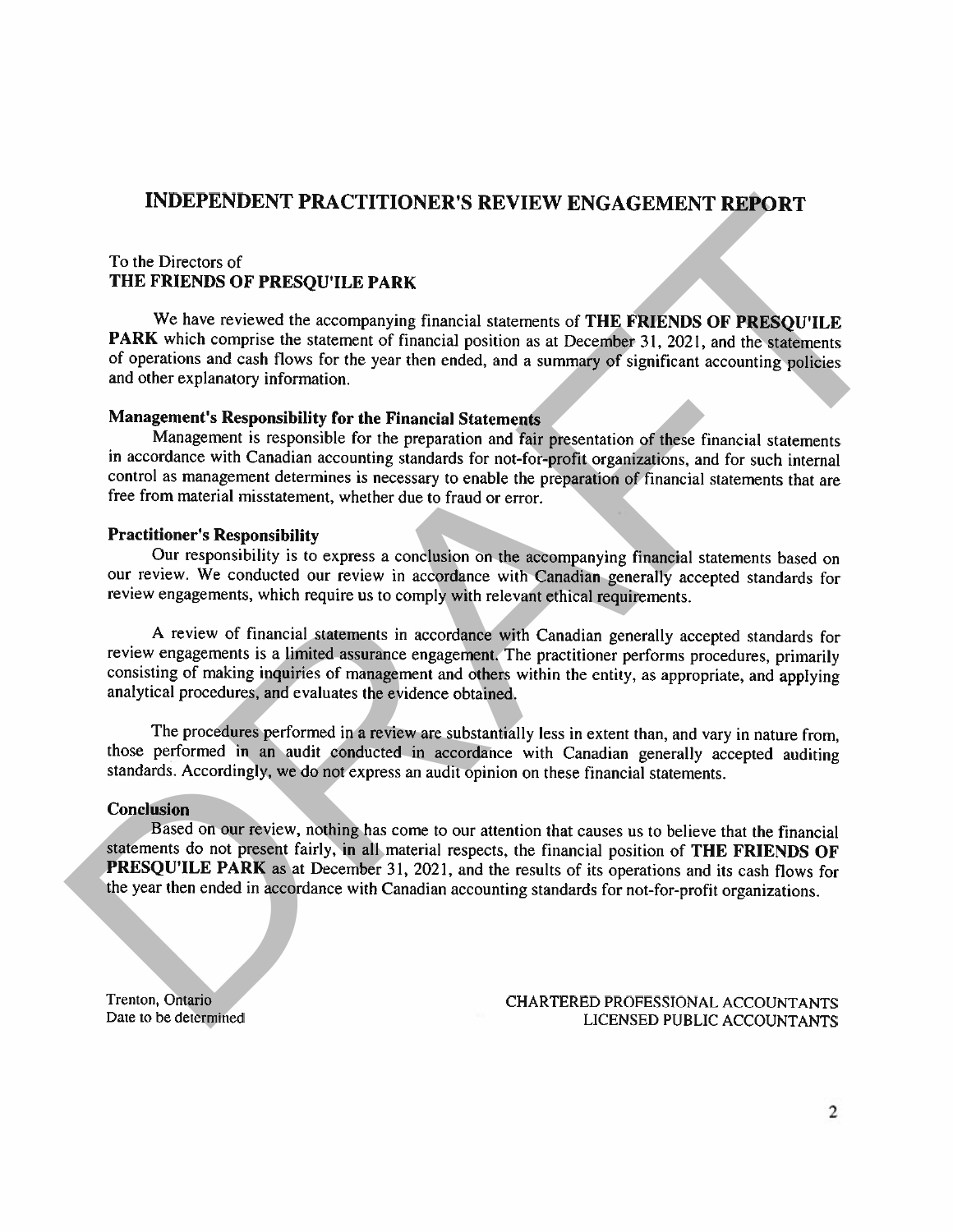# THE FRIENDS OF PRESQUILE PARK

# $(Incoporated without share capital under the laws of Ontario)$ STATEMENT OF FINANCIAL POSITION DECEMBER 31, 2021

#### **ASSETS**

| <b>ASSETS</b>                                                                                                                                                                                                      |                                                                                                 |                                                                                                |
|--------------------------------------------------------------------------------------------------------------------------------------------------------------------------------------------------------------------|-------------------------------------------------------------------------------------------------|------------------------------------------------------------------------------------------------|
|                                                                                                                                                                                                                    | 2021                                                                                            | 2020                                                                                           |
| <b>CURRENT ASSETS</b><br>Cash<br>Restricted cash - note 5<br>Accounts receivable<br>Government remittances recoverable<br>Inventory<br>Prepaid expenses<br><b>INVESTMENTS - note 4</b>                             | \$<br>33,959<br>8,124<br>2,594<br>15,699<br>2,926<br>63,302<br>212,571<br>\$                    | $\mathbf{s}$<br>18,284<br>11,707<br>113<br>2,253<br>20,869<br>2,497<br>55,723<br>205,380<br>\$ |
|                                                                                                                                                                                                                    | 275,873                                                                                         | 261,103                                                                                        |
| <b>LIABILITIES AND NET ASSETS</b>                                                                                                                                                                                  |                                                                                                 |                                                                                                |
| <b>CURRENT LIABILITIES</b><br>Accounts payable and accrued liabilities<br>Government remittances payable<br>Deferred contributions - note 5<br><b>NET ASSETS</b><br>Internally restricted - note 6<br>Unrestricted | 4,221<br>$\mathbf{S}$<br>1,457<br>61,715<br>67,393<br>136,000<br>72,480<br>208,480<br>\$275,873 | \$<br>6,330<br>63,632<br>69,962<br>138,000<br>53,141<br>191,141<br>261,103<br>\$               |
| Approved by the Board:<br>Director<br>Director                                                                                                                                                                     |                                                                                                 |                                                                                                |

(Unaudited) (See accompanying notes)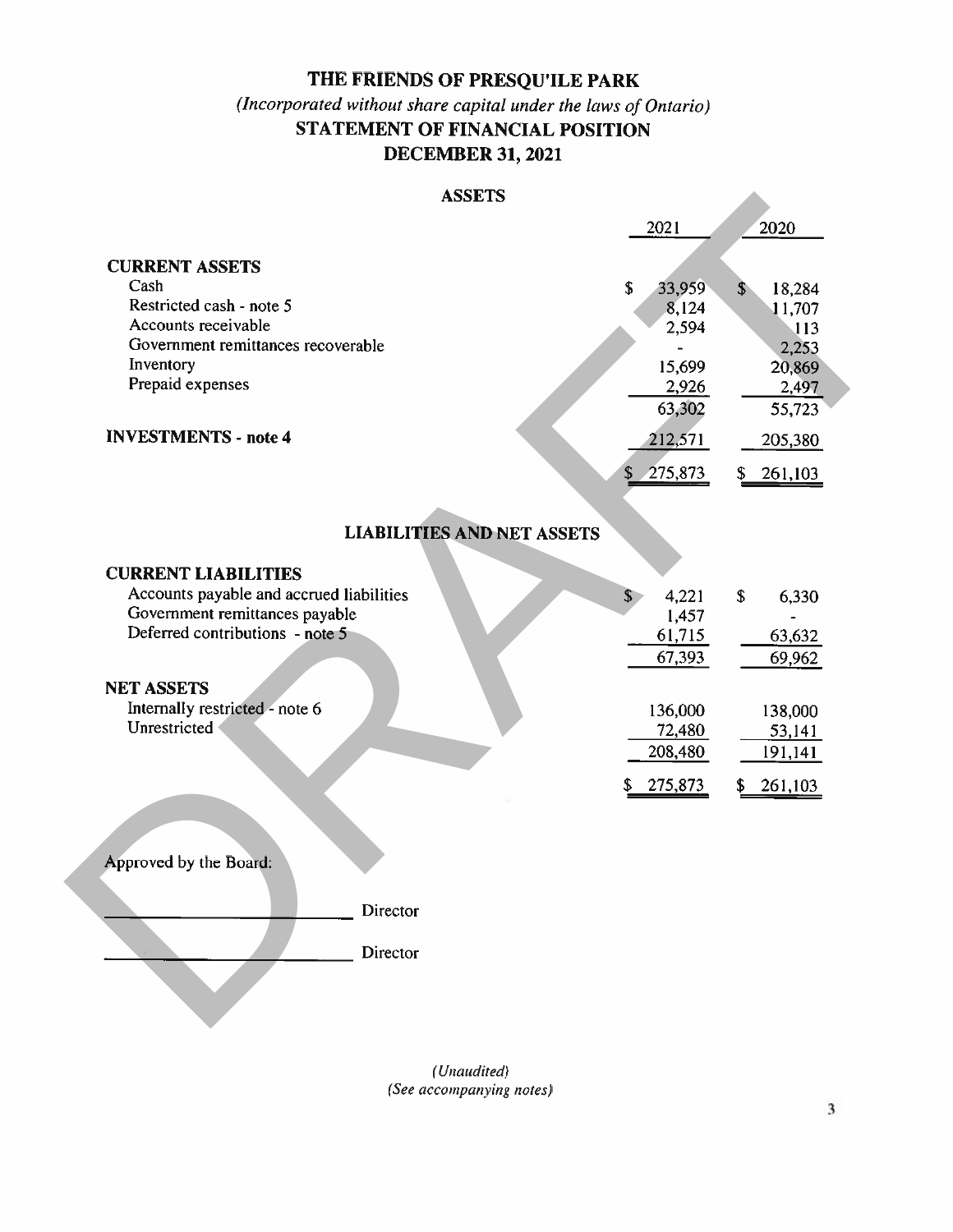# THE FRIENDS OF PRESQU'ILE PARK STATEMENT OF OPERATIONS YEAR ENDED DECEMBER 31, 2021

|                                                                | 2021         | 2020              |
|----------------------------------------------------------------|--------------|-------------------|
| <b>REVENUES</b>                                                |              |                   |
| Fundraising Events and Operations - gross profit - Schedule A  | \$<br>11,760 | $\sqrt{3}$<br>652 |
| Donations                                                      | 16,298       | 26,884            |
| Memberships                                                    |              | 2,410<br>1,840    |
| Investment                                                     |              | 8,015<br>8,019    |
| <b>Total Revenues</b>                                          | 38,483       | 37,395            |
| PROGRAM EXPENSES - net - Schedule B                            |              |                   |
| <b>Education Programs</b>                                      | 31,846       | 6,200             |
| <b>Environmental Initiatives</b>                               | <u>9,996</u> | 914               |
| <b>Subtotal Program Expenses</b>                               | 41,842       | 7,114             |
| <b>OPERATING EXPENSES</b>                                      |              |                   |
| Promotion                                                      |              | 189<br>100        |
| Bank charges and credit card costs                             | 1,837        | 1,350             |
| Insurance                                                      | 2,608        | 3,582             |
| <b>Meetings</b>                                                |              | 277<br>4,340      |
| Miscellaneous                                                  | 1,547        | 1,701             |
| Postage and office                                             | 6,092        | 4,154             |
| Professional fees                                              | 6,000        | 4,100             |
| <b>Subtotal Operating Expenses</b>                             | 18,550       | 19,327            |
| <b>Total Expenses</b>                                          | 60,392       | 26,441            |
| Excess (deficiency) of revenue over expenses before item below | (21,909)     | 10,954            |
| Adjustment to fair market value of investments                 | 39,248       | (5, 813)          |
| <b>EXCESS OF REVENUE OVER EXPENSES</b>                         | 17,339<br>S  | S<br>5,141        |
|                                                                |              |                   |

 $(Unaudited)$ (See accompanying notes)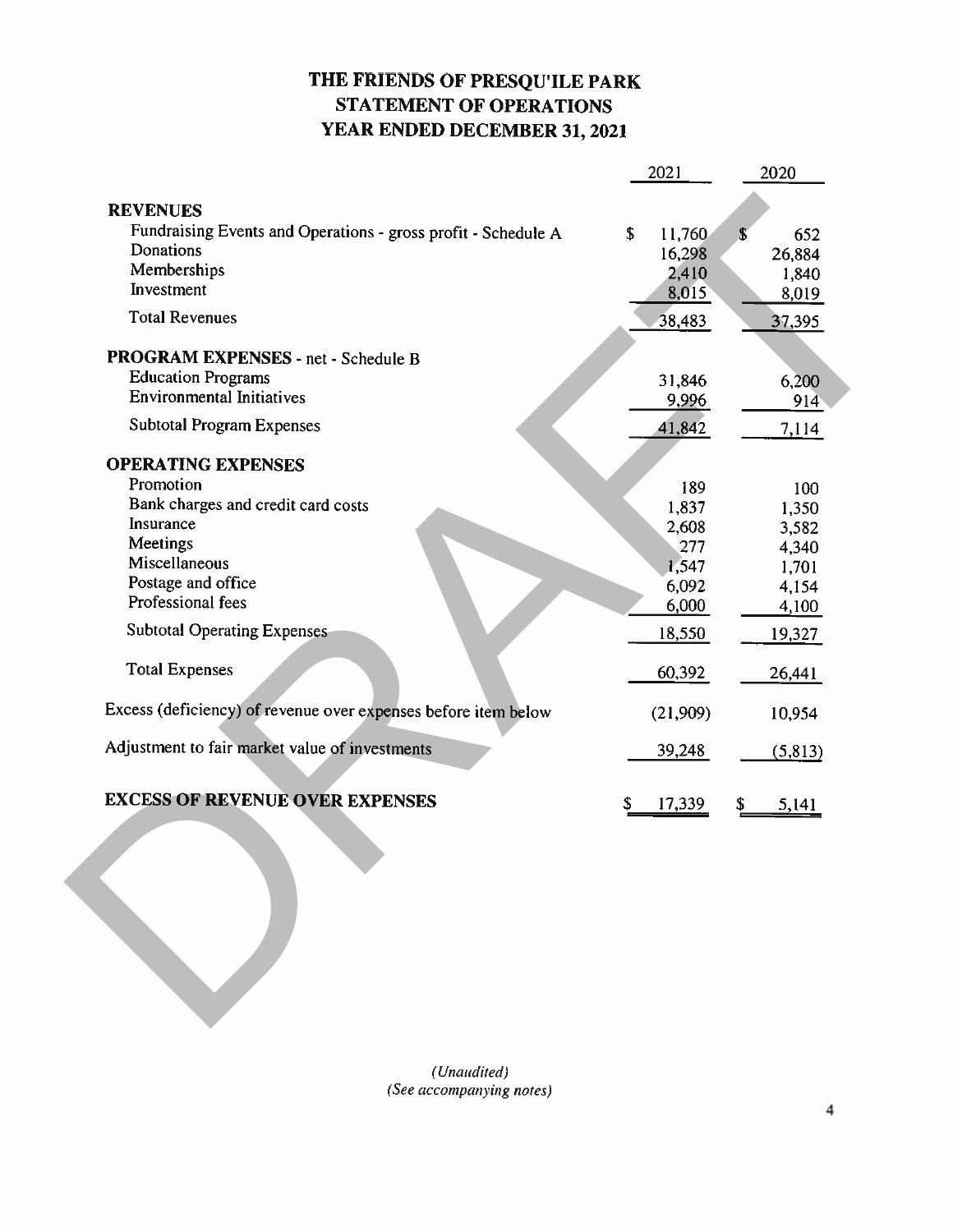# THE FRIENDS OF PRESQU'ILE PARK SCHEDULE OF FUND RAISING EVENTS AND OPERATIONS - GROSS PROFIT YEAR ENDED DECEMBER 31, 2021

|                                       |                                    |                           | <b>SCHEDULE A</b> |
|---------------------------------------|------------------------------------|---------------------------|-------------------|
| <b>Lighthouse Gift Shop</b>           | 2021                               |                           | 2020              |
| Lighthouse Gift Shop sales            | $\boldsymbol{\mathsf{S}}$<br>9,090 | \$                        | 476               |
| Cost of sales                         | (6, 577)                           |                           | (310)             |
| Gross profit                          | 2,513                              | \$                        | 166               |
| Cost of Sales                         |                                    |                           |                   |
| Inventory at beginning of year        | 20,869<br>\$                       | \$                        | 3,369             |
| Purchases                             | 1,407                              |                           | 17,810            |
| Inventory at end of year              | (15, 699)                          |                           | (20, 869)         |
|                                       | 6,577<br>$\mathbb{S}^-$            | \$                        | 310               |
| <b>Christmas at Presqu'ile</b>        |                                    |                           |                   |
| Tea room supplies purchases           |                                    |                           | 49                |
| Advertising and promotion (recovery)  |                                    |                           | (412)             |
| Total purchases (recovery)            |                                    |                           | (363)             |
| Gross profit                          |                                    | \$                        | 363               |
|                                       |                                    |                           |                   |
| <b>BBQs</b>                           |                                    |                           |                   |
| <b>Sales</b>                          | \$<br>7,524                        | $\boldsymbol{\mathsf{s}}$ |                   |
| Supplies purchases                    | (6, 495)                           |                           |                   |
| Gross profit                          | \$<br>1,029                        | \$                        |                   |
|                                       |                                    |                           |                   |
| <b>Raffles and Other Events</b>       |                                    |                           |                   |
| <b>Sales</b>                          | \$<br>13,017                       | \$                        | 428               |
| Supplies purchases                    | (4, 799)                           |                           | (305)             |
| Gross profit                          | \$<br>8,218                        | \$                        | 123               |
| <b>Total Fundraisers Gross Profit</b> | \$<br>11,760                       | \$                        | 652               |
|                                       |                                    |                           |                   |
|                                       |                                    |                           |                   |
|                                       |                                    |                           |                   |
|                                       |                                    |                           |                   |
|                                       |                                    |                           |                   |
|                                       |                                    |                           |                   |
|                                       |                                    |                           |                   |
|                                       |                                    |                           |                   |
| (Unaudited - See accompanying notes)  |                                    |                           |                   |
|                                       |                                    |                           |                   |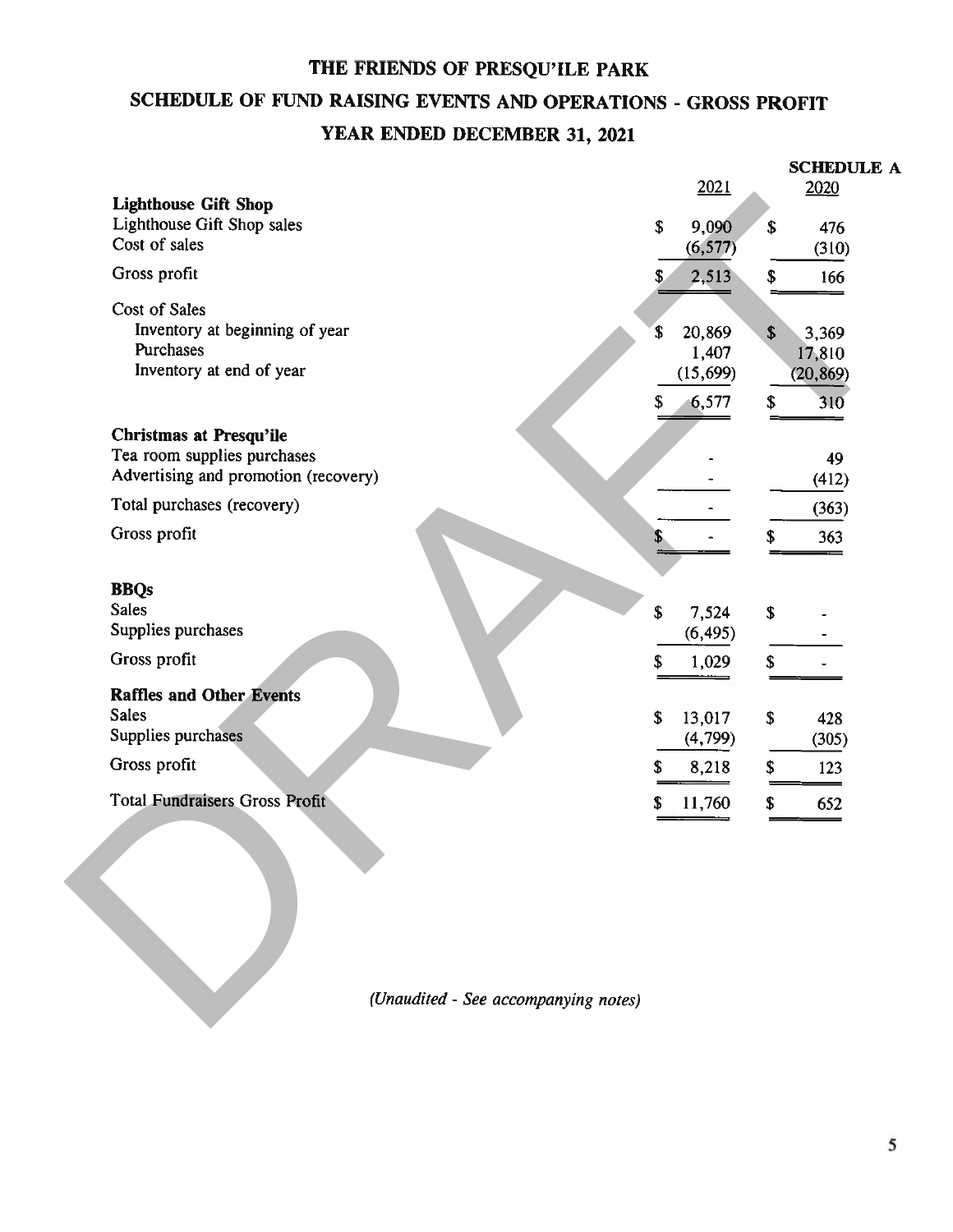# THE FRIENDS OF PRESQU'ILE PARK SCHEDULE OF CHARITABLE PROGRAMS - GROSS EXPENSES YEAR ENDED DECEMBER 31, 2021

|              |                                                                         | <b>SCHEDULE B</b> |                               |
|--------------|-------------------------------------------------------------------------|-------------------|-------------------------------|
|              |                                                                         |                   |                               |
|              | \$                                                                      |                   |                               |
| 18,605       |                                                                         |                   |                               |
|              |                                                                         |                   |                               |
|              |                                                                         |                   |                               |
|              |                                                                         |                   |                               |
|              |                                                                         |                   |                               |
|              |                                                                         |                   |                               |
| 6,988        |                                                                         |                   |                               |
| \$<br>31,846 | S                                                                       | 6,200             |                               |
|              |                                                                         |                   |                               |
| \$<br>3,583  | $\mathbf S$                                                             | 7,160             |                               |
| (3,583)      |                                                                         | (7,160)           |                               |
|              | \$                                                                      |                   |                               |
|              |                                                                         |                   |                               |
|              |                                                                         |                   |                               |
|              |                                                                         |                   |                               |
| 5,383        |                                                                         |                   |                               |
| 278          |                                                                         | 240               |                               |
| 1,064        |                                                                         | ۰                 |                               |
| 12,704       |                                                                         | 3,459             |                               |
|              |                                                                         | (2, 545)          |                               |
| \$<br>9,996  | \$                                                                      | 914               |                               |
| \$<br>41,842 | \$                                                                      | 7,114             |                               |
|              |                                                                         |                   |                               |
| \$<br>\$     | 2021<br>8,388<br>14,391<br>3,000<br>17,391<br>2,750<br>5,979<br>(2,708) | \$                | 2020<br>6,200<br>219<br>3,000 |

(Unaudited - See accompanying notes)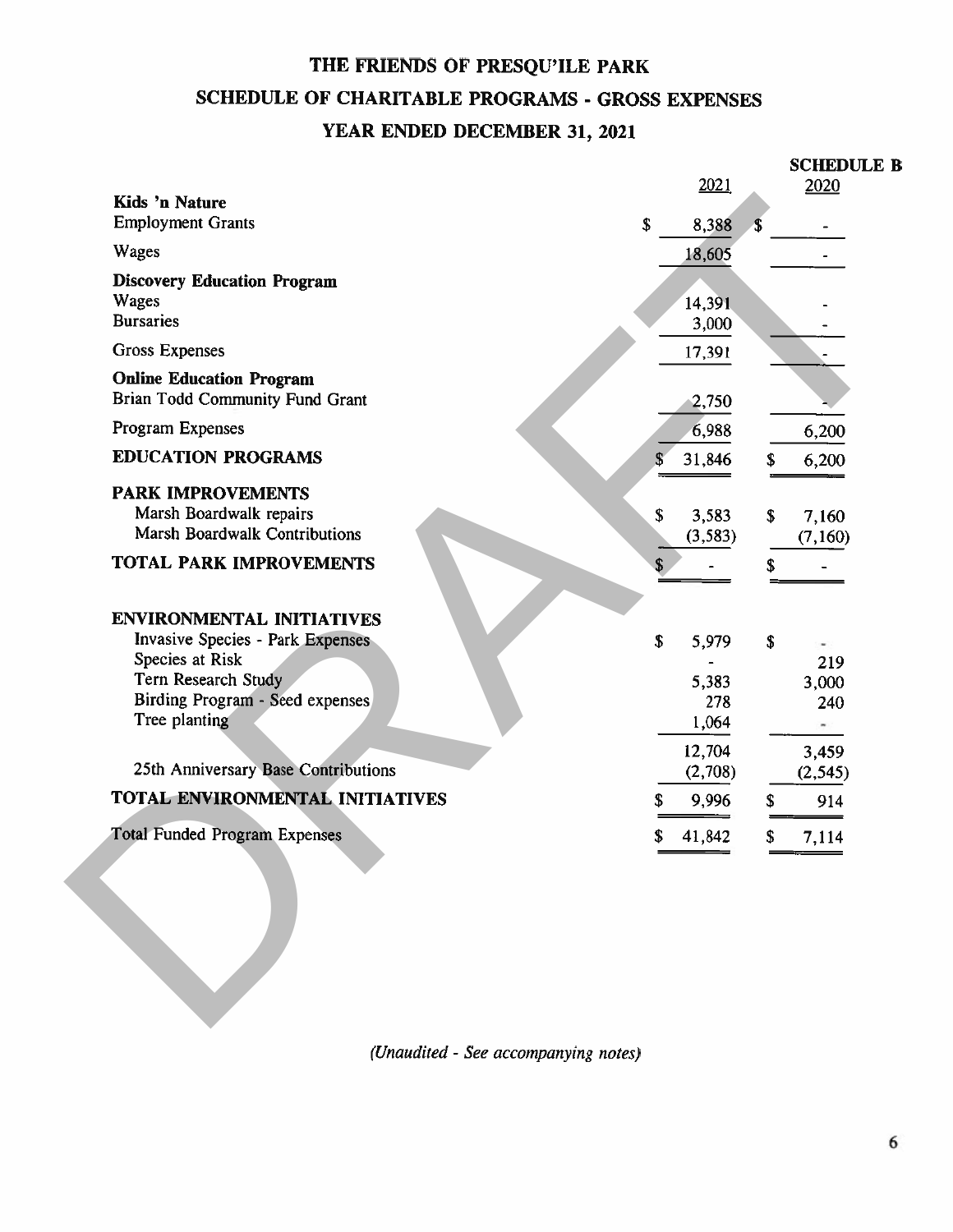# THE FRIENDS OF PRESQU'ILE PARK STATEMENT OF CASH FLOWS YEAR ENDED DECEMBER 31, 2021

|                                                | 2021         | 2020                |
|------------------------------------------------|--------------|---------------------|
| <b>CASH FLOWS FROM OPERATING ACTIVITIES</b>    |              |                     |
| Excess of revenue over expenses                | \$<br>17,339 | $\sqrt{5}$<br>5,141 |
| Adjustment to fair market value of investments | (39, 248)    | 5,813               |
| Adjustment for donated shares                  |              | (20, 506)           |
|                                                | (21,909)     | (9, 552)            |
| Change in non-cash working capital components: |              |                     |
| Accounts receivable                            | (2,481)      |                     |
| Government remittances                         | 3,710        | 5,576               |
| Inventory                                      | 5,170        | (17,500)            |
| Prepaid expenses                               | (429)        | 1,068               |
| Accounts payable and accrued liabilities       | (2,109)      | 2,107               |
| Deferred contributions                         | (1, 917)     | 10,811              |
|                                                | (19, 965)    | (7, 490)            |
| <b>CASH FLOWS FROM INVESTING ACTIVITIES</b>    |              |                     |
| Proceeds on maturity of investments            | 40,000       | 100,000             |
| Purchases of investments                       | (7, 943)     | (98, 310)           |
|                                                |              |                     |
|                                                | 32,057       | 1,690               |
| <b>INCREASE (DECREASE) IN CASH</b>             | 12,092       | (5,800)             |
| CASH, beginning of year                        | 29,991       | 35,791              |
| CASH, end of year                              | 42,083       | \$<br>29,991        |
|                                                |              |                     |
|                                                |              |                     |
| <b>CASH CONSISTS OF:</b>                       |              |                     |
| Cash<br>Restricted cash                        | \$<br>33,959 | \$<br>18,284        |
|                                                | 8,124        | 11,707              |
|                                                | 42,083       | 29,991<br>S         |
|                                                |              |                     |
|                                                |              |                     |
|                                                |              |                     |
|                                                |              |                     |
|                                                |              |                     |
|                                                |              |                     |
|                                                |              |                     |
|                                                |              |                     |
|                                                |              |                     |
|                                                |              |                     |
|                                                |              |                     |

(Unaudited) (See accompanying notes)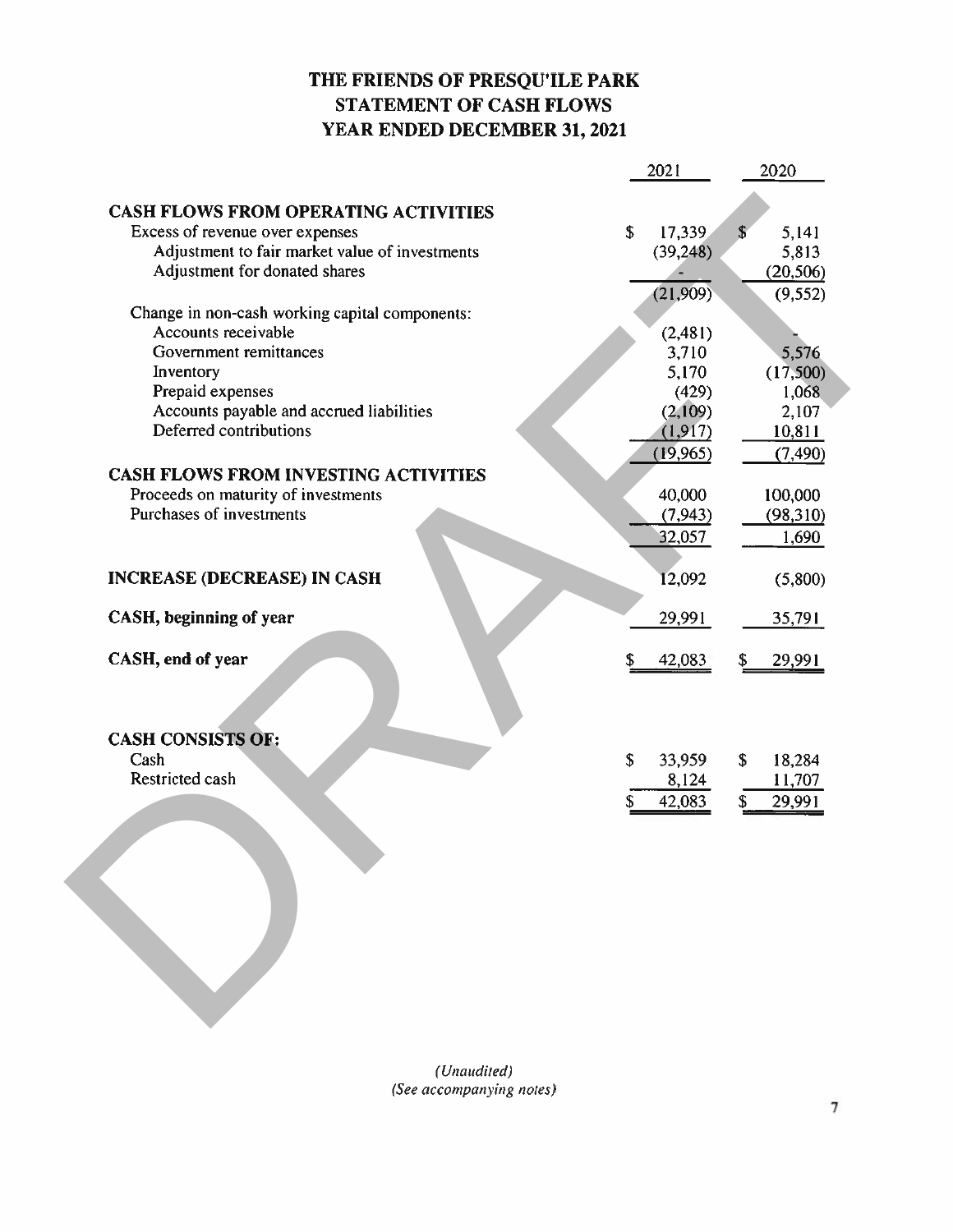#### 1. PURPOSE OF ORGANIZATION

The Friends of Presqu'ile Park is an incorporated organization whose purpose is to encourage and support interpretive, educational, scientific, historical, protection and preservation programs related to the natural and historical resources of Presqu'ile Provincial Park. The Friends of Presqu'ile Park is <sup>a</sup> charitable organization and as such is exempt from income taxes.

# 2. SIGNIFICANT ACCOUNTING POLICIES

#### Basis of Accounting

The financial statements have been prepared in accordance with Canadian accounting standards for not-for-profit organizations.

### Revenue Recognition

The Corporation follows the deferral method of accounting for contributions. Restricted contributions are recognized as revenue in the year in which the related expenses are incurred. Unrestricted contributions are recognized as revenue when received or receivable if the amount to be received can be reasonably estimated and collection is reasonably assured.

Revenue is recognized at the time goods are shipped or services are supplied to customers. Provision is made for expected collection losses based on the Corporation's past experience.

# Contributed Materials and Services

Contributed materials are recorded at the fair market value of the items contributed on the date of contribution. Due to the difficulty in determining the fair value of volunteer services, contributed services are not recognized in the financial statements. The Corporation has recognized contributed materials of \$571 during the year. The Friends of Presquile Park is an incorporated organization whose purpose is to successing end<br>support interpretive, colonically, scientific, bitsionic colonical preservation programs<br>related to the natural and historica

#### Inventory

The inventory is valued at the lower of cost and market value with cost being determined on <sup>a</sup> first-in, first-out basis.

#### Financial Instruments

The Corporation's cash and investments are initially recognized and subsequently measured at fair market value. All other financial instruments are subsequently measured at amortized cost.

(Unaudited)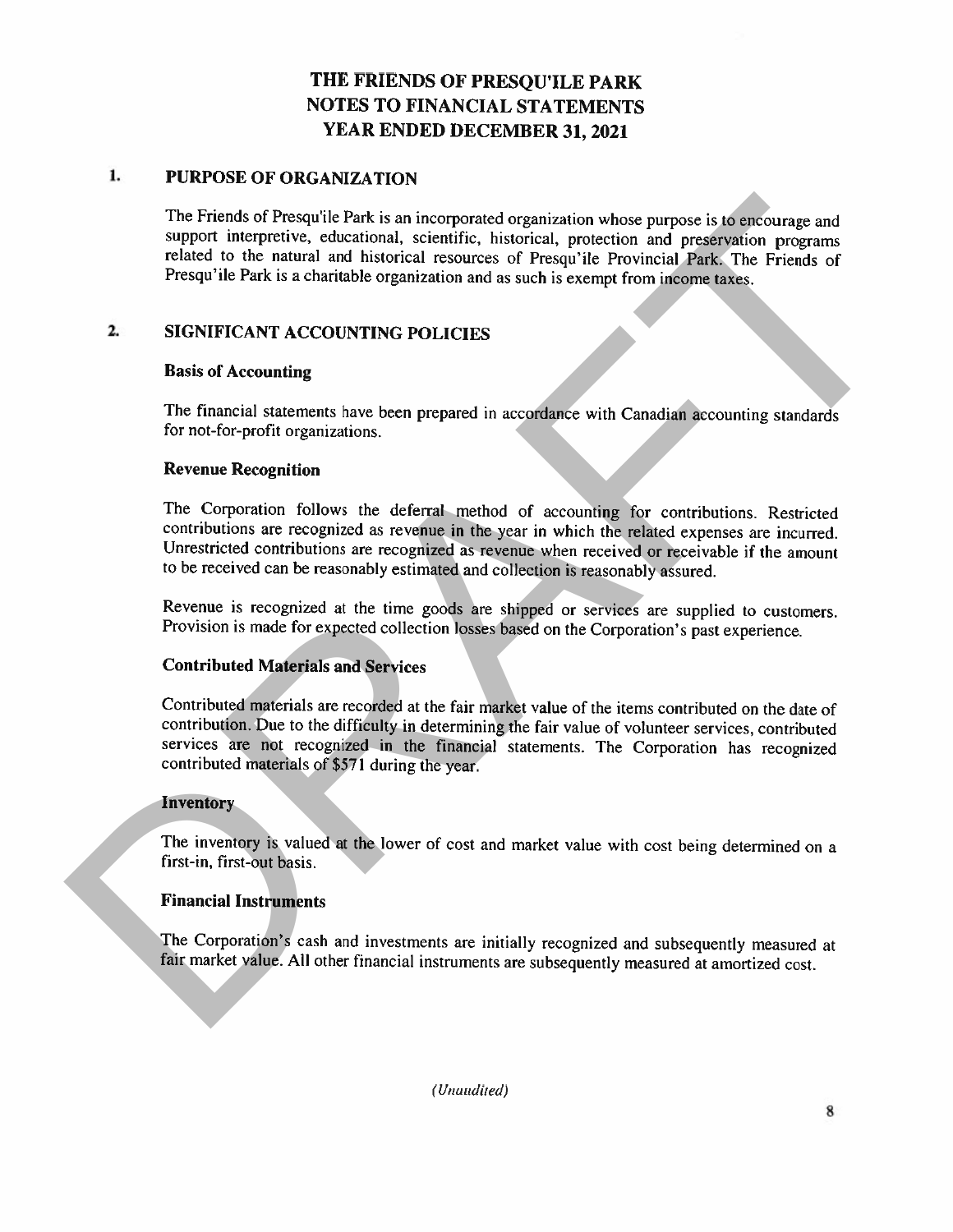# 2. SIGNIFICANT ACCOUNTING POLICIES (continued)

#### Tangible Capital Assets

The Corporation is considered to be a "small organization" for the purposes of the accounting recommendations of the Chartered Professional Accountants of Canada applicable to not-for-profit organizations. Accordingly, tan Proceeds of disposition are shown as revenue when an item is sold. During the year, the Corporation expensed \$2,298 for the purchase of a computer and camera.

#### Use of Estimates

The preparation of financial statements in conformity with Canadian accounting standards for not-for-profit organizations requires management to make estimates and assumptions that affect the reported amounts of assets and reporting period. Items requiring the use of significant estimates include the recording of inventory and accrued liabilities. Actual results could differ from those estimates.

# 3. FINANCIAL INSTRUMENTS

#### Credit Risk

The Corporation is exposed to credit risk resulting from the possibility that parties may default on their financial obligations. The Corporation's maximum exposure to credit risk represents the sum of the carrying value of its cash, its guaranteed investment certificates and its accounts receivable. The Corporation's cash and guaranteed investment certificates are deposited with a chartered bank and as a result management believes the risk of loss on these items to be remote. Management believes that all accounts receivable at year-end will be collected and has not deemed it necessary to establish an allowance for doubtful accounts. Tanglible Cupital Assets<br>
The Corporation is considered to be a "small organization" for the purgioses of the accounting<br>
recommendations of the Chartersch Processional Accounting to the accounting<br>
profit organizations.

#### Liquidity Risk

Liquidity risk is the risk that the Corporation cannot meet its commitments when they become due. The Corporation manages this risk by reviewing future cash flow requirements, anticipating investing and financing activitie

#### Market Risk

Market risk is the risk that the fair value or future cash flows of <sup>a</sup> financial instrument will fluctuate because of changes in market prices. Market risk is comprised of currency risk, interest rate risk and other price risk.

(Unaudited)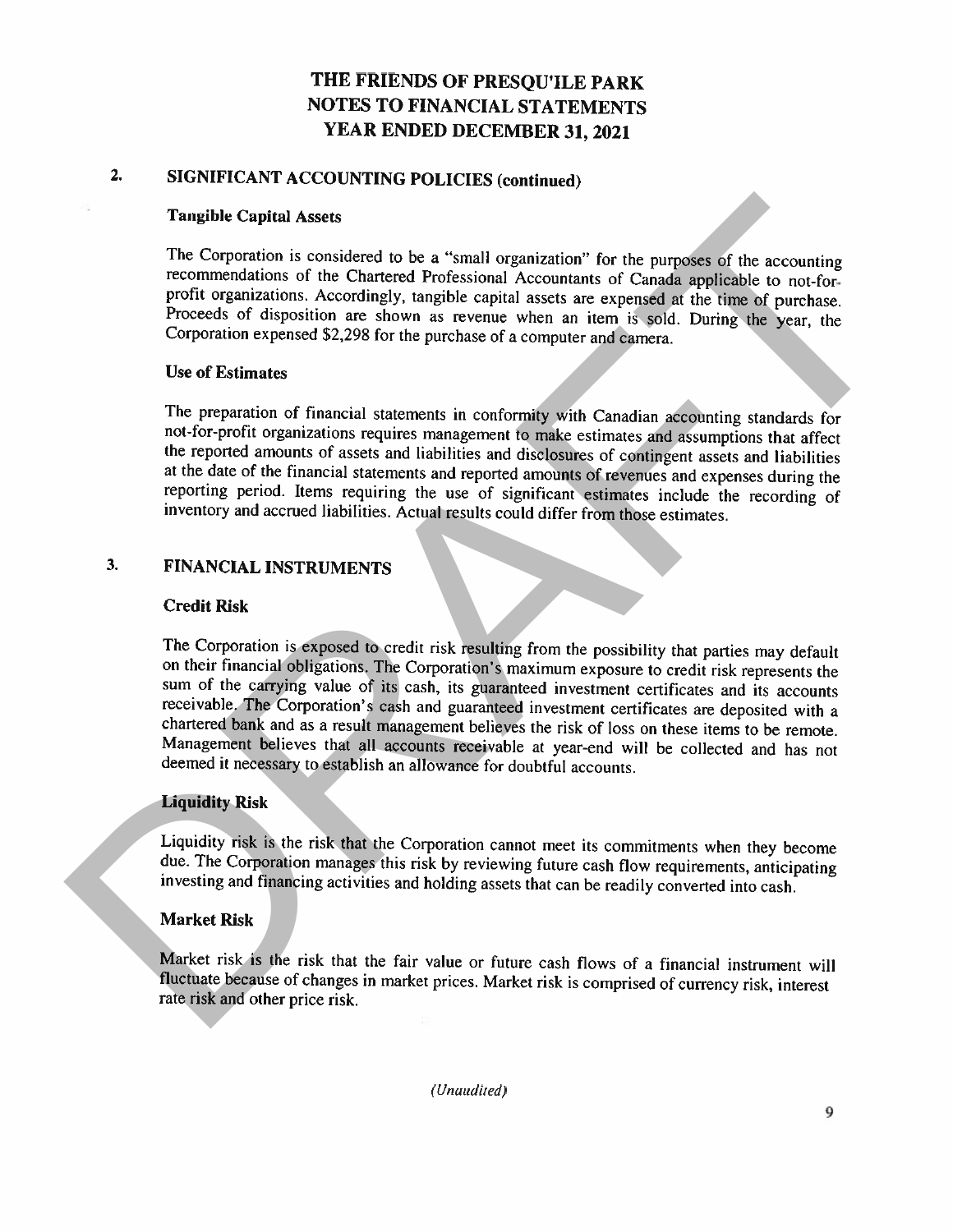# 3. FINANCIAL INSTRUMENTS (continued)

#### Currency Risk

Currency risk refers to the risk that the fair value of instruments or future cash flows associated with the instruments will fluctuate relative to the Canadian dollar due to changes in foreign exchange rates.

Substantially all of the Corporation's transactions are in Canadian dollars and as <sup>a</sup> result the Corporation is not subject to significant currency risk.

#### Interest Rate Risk

Interest rate risk refers to the risk that the fair value of financial instruments or future cash flows associated with the instruments will fluctuate due to changes in market interest rates.

The Corporation's exposure to interest rate risk arises from its interest bearing investments. The Corporation manages this risk by having prudent investment policies.

#### Other Price Risk

Other price risk refers to the risk that the fair value of financial instruments or future cash flows associated with the instruments will fluctuate because of changes in market prices (other than those arising from currency risk or interest rate risk), whether those changes are caused by factors specific to the individual instrument or its issuer or factors affecting all similar instruments traded in the market. Currency Risk<br>Currency risk refers to the risk that the fair value of instruments or future cash flows associated<br>with the instruments will fluctuate relative to the Considian dollar disk to chinges in foreign<br>exchange rat

The Corporation is exposed to other price risk on its equity investments.

#### Change in Risk

There have been no significant changes in the Corporation's risk exposures from the prior year.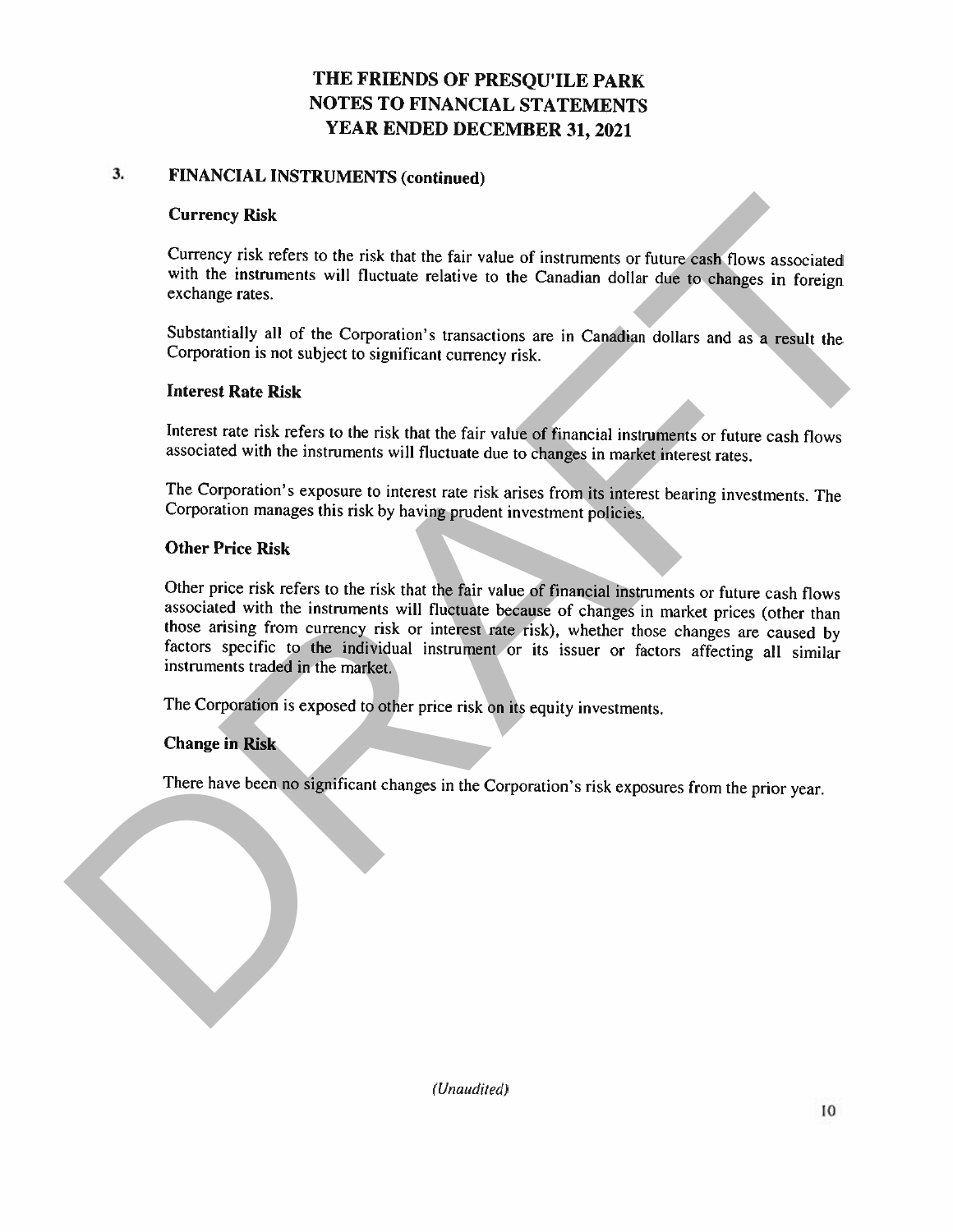#### 4. INVESTMENTS

|                                                                        | 2021          |               | 2020                   |               |  |
|------------------------------------------------------------------------|---------------|---------------|------------------------|---------------|--|
|                                                                        | Market Value  | Cost          | Market Value           | Cost          |  |
| <b>Canadian Equities</b>                                               | \$<br>212,571 | 156,543<br>\$ | 165,380<br>$S_{\cdot}$ | 148,599<br>\$ |  |
| <b>Guaranteed Investment Certificates</b><br>- 0.45% cashable maturing |               |               |                        |               |  |
| November 18, 2021                                                      |               |               | 40,000                 | 40,000        |  |
|                                                                        | 212,571       | 156,543       | 205,380                | 188,599       |  |

## 5. DEFERRED CONTRIBUTIONS

|                                                | 2021                                                                                      |                        |              | 2020                    |  |  |
|------------------------------------------------|-------------------------------------------------------------------------------------------|------------------------|--------------|-------------------------|--|--|
|                                                | Market Value                                                                              | Cost                   | Market Value | Cost                    |  |  |
| <b>Canadian Equities</b>                       | 212,571<br>\$                                                                             | 156,543<br>$\mathbf S$ | \$165,380    | 148,599<br>S.           |  |  |
| <b>Guaranteed Investment Certificates</b>      |                                                                                           |                        |              |                         |  |  |
| - 0.45% cashable maturing<br>November 18, 2021 |                                                                                           |                        |              |                         |  |  |
|                                                |                                                                                           |                        | 40,000       | 40,000                  |  |  |
|                                                | S<br>212,571                                                                              | 156,543<br>\$          | 205,380      | 188,599                 |  |  |
| DEFERRED CONTRIBUTIONS                         |                                                                                           |                        |              |                         |  |  |
|                                                | Deferred contributions consist of amounts received from donors which were designated for  |                        |              |                         |  |  |
|                                                | specific projects. During 2021, changes were as follows:                                  |                        |              |                         |  |  |
|                                                |                                                                                           |                        | 2021         | 2020                    |  |  |
| 25th Anniversary Environmental Fund            |                                                                                           |                        |              |                         |  |  |
| Balance, beginning of year<br>Receipts         |                                                                                           |                        | S<br>51,925  | $\mathbf{\$}$<br>52,821 |  |  |
| Recognized as revenue                          |                                                                                           |                        | 4,374        | 1,649                   |  |  |
|                                                |                                                                                           |                        |              |                         |  |  |
|                                                |                                                                                           |                        | (2,708)      | (2,545)                 |  |  |
|                                                |                                                                                           |                        | 53,591       | 51,925                  |  |  |
| <b>Marsh Boardwalk Fund</b>                    |                                                                                           |                        |              |                         |  |  |
| Balance, beginning of year<br>Receipts         |                                                                                           |                        | 11,707       |                         |  |  |
| Recognized as revenue                          |                                                                                           |                        | (3,583)      | 18,867<br>(7,160)       |  |  |
|                                                |                                                                                           |                        |              |                         |  |  |
|                                                |                                                                                           |                        | 8,124        | 11,707                  |  |  |
| Total deferred contributions                   |                                                                                           |                        | 61,715       | S<br>63,632             |  |  |
|                                                | The Board must use these funds for their designated purposes.                             |                        |              |                         |  |  |
| financial position.                            | The balance of the Marsh Boardwalk funds are shown as restricted cash on the statement of |                        |              |                         |  |  |